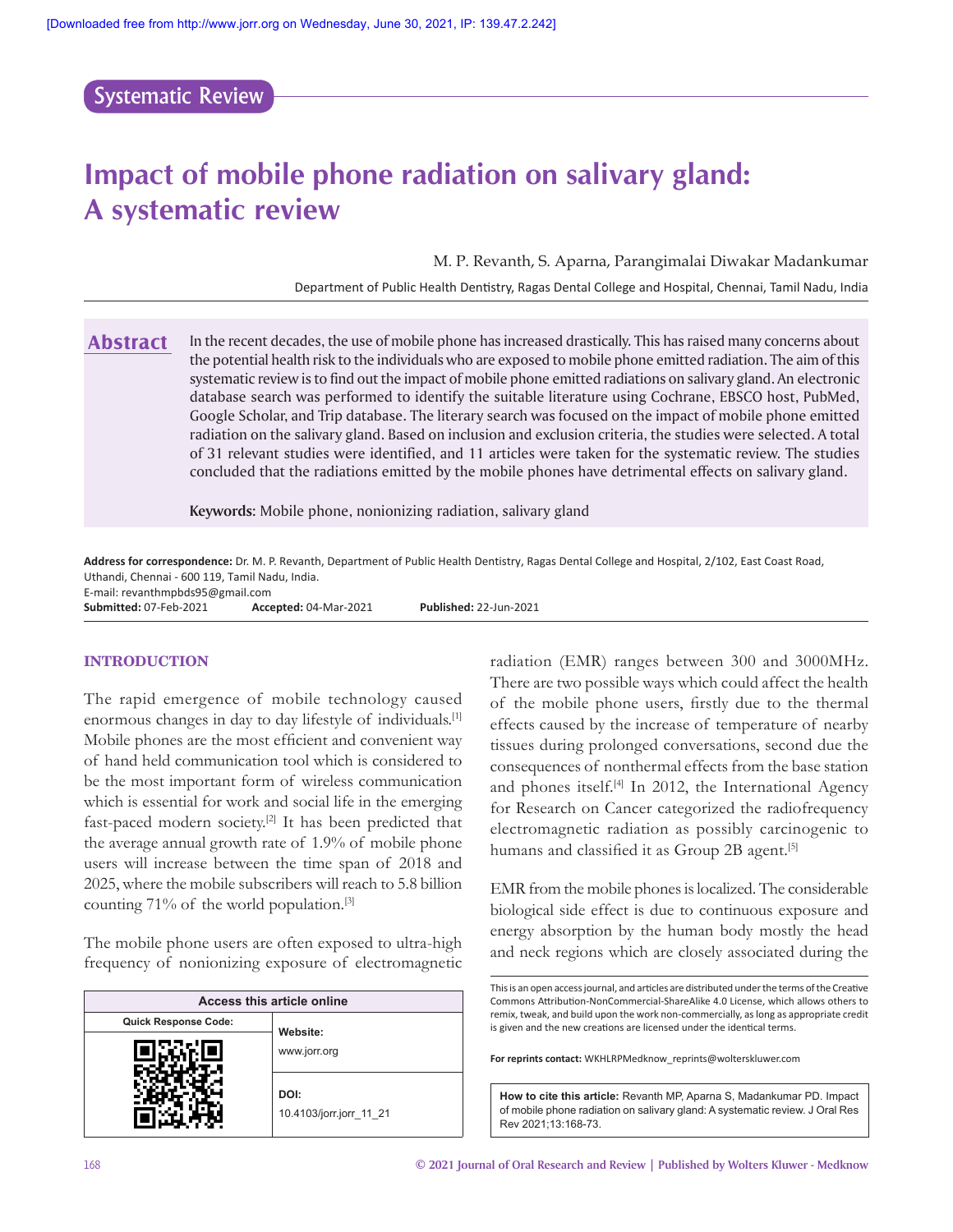usage. These exposures not only affect the phone user but also the neighbors residing in the close proximity to the base station.<sup>[6]</sup>

A study conducted by Hardell *et al*. indicated an association between mobile phone usage and brain tumor. He also stated that prolonged use of cell phone (>10 years) added to the risk of brain tumor and most commonly in children.[7] Few other studies show the increased incidence of meningioma and gliomas in mobile phone users than in nonmobile phone users.[8]

Salivary gland is an organ which is in close proximity to the mobile phone during usage and parotid gland is the major field of interest. Various studies suggested the incidence of salivary gland dysfunction distinctly increases in the population who majorly use mobile phone for a longer period of time. Contrary to this, various other studies stated no significant association exist between salivary gland disorder and mobile phone radiation exposure.[2,9]

Effects of radiation on the salivary gland and its components gain a particular interest, as the altered salivary composition cause irreversible complications, namely increase risk to oral infections, oral discomfort, and increased susceptibility to dental caries due to oral dryness and distress.[10] The parotid gland receives the major attention as it is located under the skin of the face near to front of the ear. The parotid is more commonly affected by the heat and harmful radiation emitted by the mobile phone during its utilization as it was in direct contact with the mobile devices.<sup>[11]</sup>

Hence, this systematic review was done to find out the effect of nonionizing radiation emitted by the mobile phone on the salivary gland especially parotid, as this salivary gland is close proximity during mobile phone use.

#### **MATERIALS AND METHODS**

This systematic review utilized the methods as per the PRISMA (Preferred Reporting Items for Systematic Reviews and MetaAnalysis) Guidelines, to identify, evaluate, and summarize all relevant research findings. The protocol for systematic review was registered first with PROSPERO (Acknowledgement ID‑210723).

#### **Eligibility criteria**

The PECO analysis of the articles searched was:

## **PECO analysis**

- Population: High talk-time mobile phone users
- **Exposure:** Electromagnetic radiation
- **Comparison:** Low talk-time mobile phone users
- • **Outcome:** Parotid gland changes.

# **Inclusion and exclusion criteria**

#### *Inclusion criteria*

- 1. Studies which included the effects of mobile radiation on salivary gland
- 2. Studies which had assessed the salivary gland changes including the change in salivary gland volume and salivary flow rate were included
- 3. Cross sectional, case‑control, cohort, and comparative studies were only included
- 4. Studies done in the past 15 years were included. Since the usage increased drastically in the recent decades
- 5. Studies which was written in the English language were only included.

#### *Exclusion criteria*

- 1. Studies that included other than salivary gland changes due to mobile radiation
- 2. Qualitative studies, reviews, expert opinion, systematic reviews, meta‑analysis, and case studies/series
- 3. Studies that required translation to the English language.

#### **Literature search strategy**

The studies published from 2005 to 2020 were reviewed for literary consideration using the following database such as PubMed, Trip database, Cochrane, Google Scholar, EBSCO host. Boolean search operators "AND" and "OR" were used to link the search terms. The following search strategy was adopted: mobile phone, nonionizing radiation and salivary gland, mobile phone and salivary gland, nonionizing radiation and salivary gland, mobile radiation, and salivary gland. Hand searches of the articles were conducted to ensure additional relevant references but no relevancy had been found.

## **Data extraction**

The data from the studies eligible for the review was extracted manually. It included the variables such as: first author name, year of publication, type of study design, aim, summary and outcome [Table 1].

## **Risk of bias assessment**

The bias assessment of the studies included in the systematic review was done by using Modified Newcastle– Ottawa Scale. The ranking of the studies was given by assigning stars (\*) based on the three domains, namely selection, comparability, and outcome. More the stars less the risk of bias. For our convenience, the stars are converted into alphabets. The scores are interpreted as poor (0–4\*), fair (5–6\*), or good (7–9\*). The results of the assessment are displayed in this article [Table 2].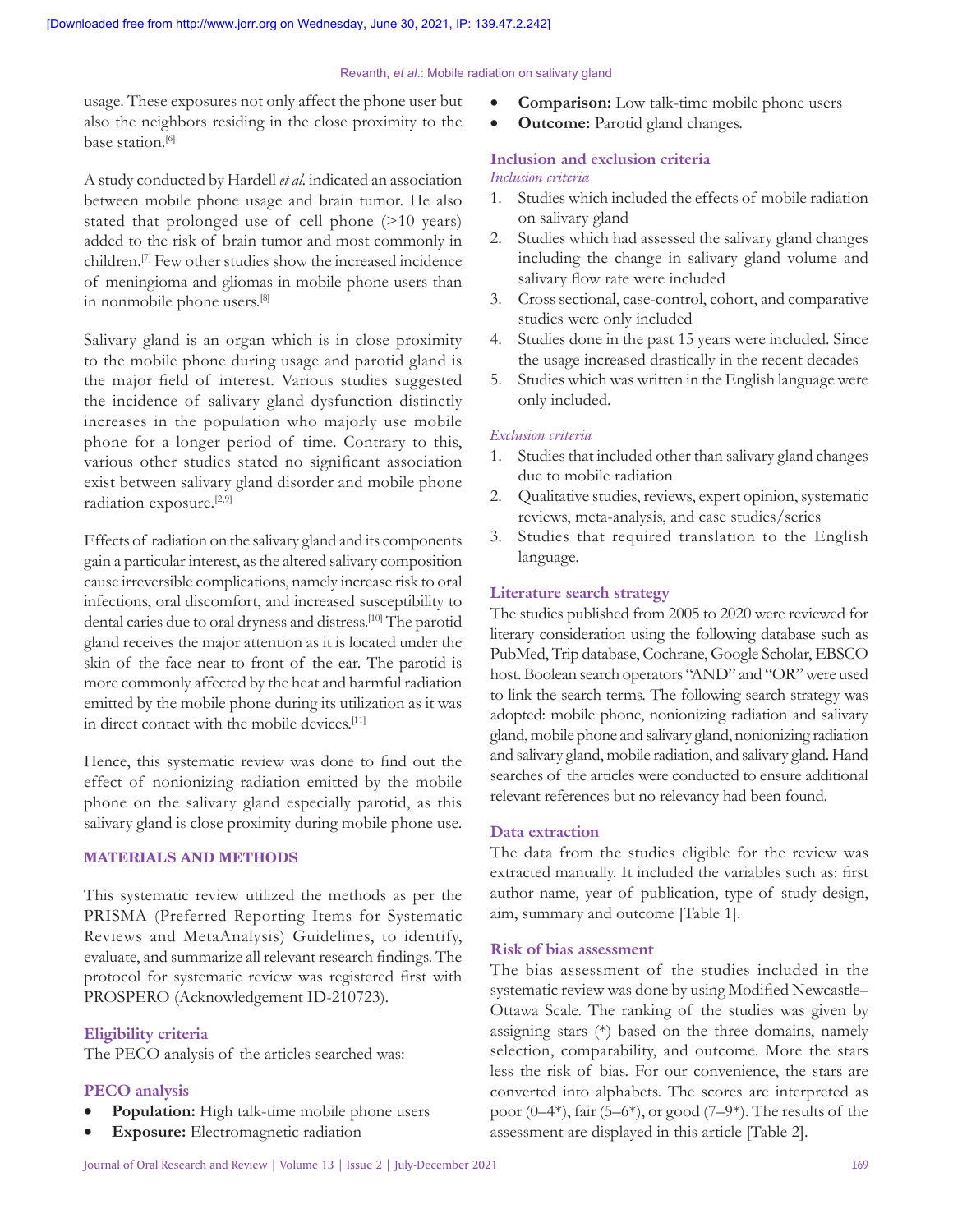#### **Search results**

A total of 31 articles were obtained based on the title from different electronic database, namely PUBMED, TRIPDATABASE, EBSCO, GOOGLE SCHOLAR, and COCHRANE. PUBMED produced 12 articles, 2 articles obtained from TRIPDATABASE, EBSCO produced 1 article, Google Scholar produced 16 articles, and no articles were found in COCHRANE. The full texts of 23 articles were taken for further steps. Among the obtained articles, eight articles were eliminated due to duplication, seven articles eliminated after abstract reading, and three articles eliminated after full-text reading. Finally, on the basis of inclusion and exclusion criteria, 11 articles were selected for the review using PRISMA flowchart [Flow Chart 1].

#### **Outcome**

The studies taken for this review identified the association of mobile phone use and its effect on the salivary gland in terms of risk of parotid gland tumor, changes in physiological, structural, functional, volumetric parameters of salivary gland and flowrate, and composition of saliva as well.

| <b>Table 1: Data extraction</b>               |                         |                                                                                                                                                                                                                      |                                                                                                                                                                                          |                                                                                                                                                                                                                                           |
|-----------------------------------------------|-------------------------|----------------------------------------------------------------------------------------------------------------------------------------------------------------------------------------------------------------------|------------------------------------------------------------------------------------------------------------------------------------------------------------------------------------------|-------------------------------------------------------------------------------------------------------------------------------------------------------------------------------------------------------------------------------------------|
| Author                                        | <b>Study design</b>     | Aim                                                                                                                                                                                                                  | <b>Study summary</b>                                                                                                                                                                     | <b>Outcome</b>                                                                                                                                                                                                                            |
| Lonn S et al.<br>(2006)                       | Case-control<br>study   | Evaluated the hypothesis that<br>whether long-term mobile phone use<br>increases the risk of parotid gland<br>tumors                                                                                                 | Cases aged 20-69 years diagnosed<br>with parotid gland tumor during<br>2000-2002 from Denmark and some<br>parts of Sweden were included                                                  | The study did not supported the<br>hypothesis stating there is no<br>association between mobile phone use<br>and parotid gland tumors                                                                                                     |
| Goldwein O<br>and Aframian study<br>DJ (2009) |                         | Cross-sectional The aim is to assess the physiological<br>changes of parotid gland induced by<br>mobile phone radiation                                                                                              | Samples of stimulated saliva from<br>parotid gland of healthy controls<br>were collected                                                                                                 | Increase in the salivary flow rate was<br>observed with decreased protein<br>secretion from the parotid glands of<br>mobile phone users                                                                                                   |
| Duan Y et al.<br>(2011)                       | Case-control<br>study   | Investigated the association between<br>epithelial parotid gland malignancies<br>occurring due to mobile phone use                                                                                                   | Parotid gland malignancy treated<br>subjects were taken as cases for the<br>study group                                                                                                  | No association was found between the<br>malignancy of parotid gland and mobile<br>phone use                                                                                                                                               |
| Bhargava S<br>et al. (2012)                   | study                   | Cross-sectional To assess the functional and<br>volumetric changes of parotid gland<br>due to usage of mobile phone                                                                                                  | Subjects with high usage of mobile<br>phone were selected and their<br>salivary flow rate was measured                                                                                   | There was significant increase in the<br>salivary flow rate and volume of the<br>parotid gland in high mobile phone<br>users                                                                                                              |
| Söderqvist F<br>et al. (2012)                 | Case-control<br>study   | To evaluate whether the usage of<br>wireless phone is associated with an<br>increased risk of salivary gland tumor 262 randomly selected individuals                                                                 | 69 subjects with salivary gland<br>tumors were taken as cases and<br>were taken as controls                                                                                              | No significant association was found<br>between the use of mobile phone and<br>risk of salivary gland tumor                                                                                                                               |
| Hamzany Y<br>et al. (2013)                    | study                   | Cross-sectional To compare the salivary outcomes<br>such as secretion, oxidative damage<br>indices, flow rate, and composition of month were compared with deaf<br>saliva between mobile phone users<br>and nonusers | 20 subjects using mobile phone<br>for 12.5 mean years and 29.6 h per<br>individuals as controls                                                                                          | The study resulted in increase of<br>salivary oxidative stress indices and<br>decrease of salivary flow, protein<br>concentration and amylase activity in<br>mobile phone users                                                           |
| Khadra A<br>et al. (2014)                     | study                   | Cross-sectional To examine the oxidant/antioxidant<br>status of saliva in mobile phone users                                                                                                                         | Biochemical status in saliva of<br>12 male subjects before/after usage<br>of mobile phones for 15 and 30 min<br>were assessed                                                            | After 15 min of talking in mobile phone<br>the level of SOD increased, but as<br>talking time increased to 30 min the<br>SOD activity got reduced. Suggesting<br>that the exposure to EMR may exert an<br>oxidative stress on human cells |
| ΜS<br><i>et al.</i> (2014)                    | study                   | Hashemipour Cross-sectional To study the effect of mobile phone<br>emitted radiation on parotid glands of<br>mobile phone users                                                                                      | Participants using mobile phones<br>were selected for the study and their<br>stimulated salivary samples were<br>collected from both sides of the<br>parotid glands                      | The protein concentration and salivary<br>flow rate was higher on the dominant<br>side of mobile phone use with decrease<br>in concentrations of amylase, lipase,<br>lysozyme, lactoferrin and peroxidase                                 |
| Siqueira EC<br>et al. (2016)                  | study                   | Cross-sectional To find the effect of mobile phone use Examination of cytokine expression<br>on the parotid glands                                                                                                   | from the salivary samples of healthy<br>subjects using mobile phone was<br>done                                                                                                          | The study resulted in significant<br>difference in the level of interleukin-10<br>in dominant and nondominant sides of<br>subjects using mobile phones                                                                                    |
| Singh K<br>et al. (2016)                      | Crosssectional<br>study | To analyze the effect of<br>electromagnetic radiation on<br>stimulated and unstimulated salivary<br>flow rate                                                                                                        | Subjects residing near the mobile<br>phone towers were included in the<br>study and their salivary samples<br>were analyzed                                                              | The study resulted in decreased<br>secretion of stimulated saliva                                                                                                                                                                         |
| Ranjitha GE<br>et al. (2017)                  | Cohort Study            | To compare the effect of mobile<br>phone emitted radiation on parotid<br>gland among heavy mobile phone<br>users                                                                                                     | 50 participants were included in<br>the study. Parotid gland volume,<br>salivary flow rate and concentration<br>of protein in the ipsilateral and<br>contralateral sides of heavy mobile | There is a significant difference in the<br>concentration and flow rate of saliva<br>in ipsilateral and contralateral sides of<br>mobile phone use                                                                                        |

phone users was analyzed

SOD: Superoxide dismutases, EMR: Electromagnetic radiation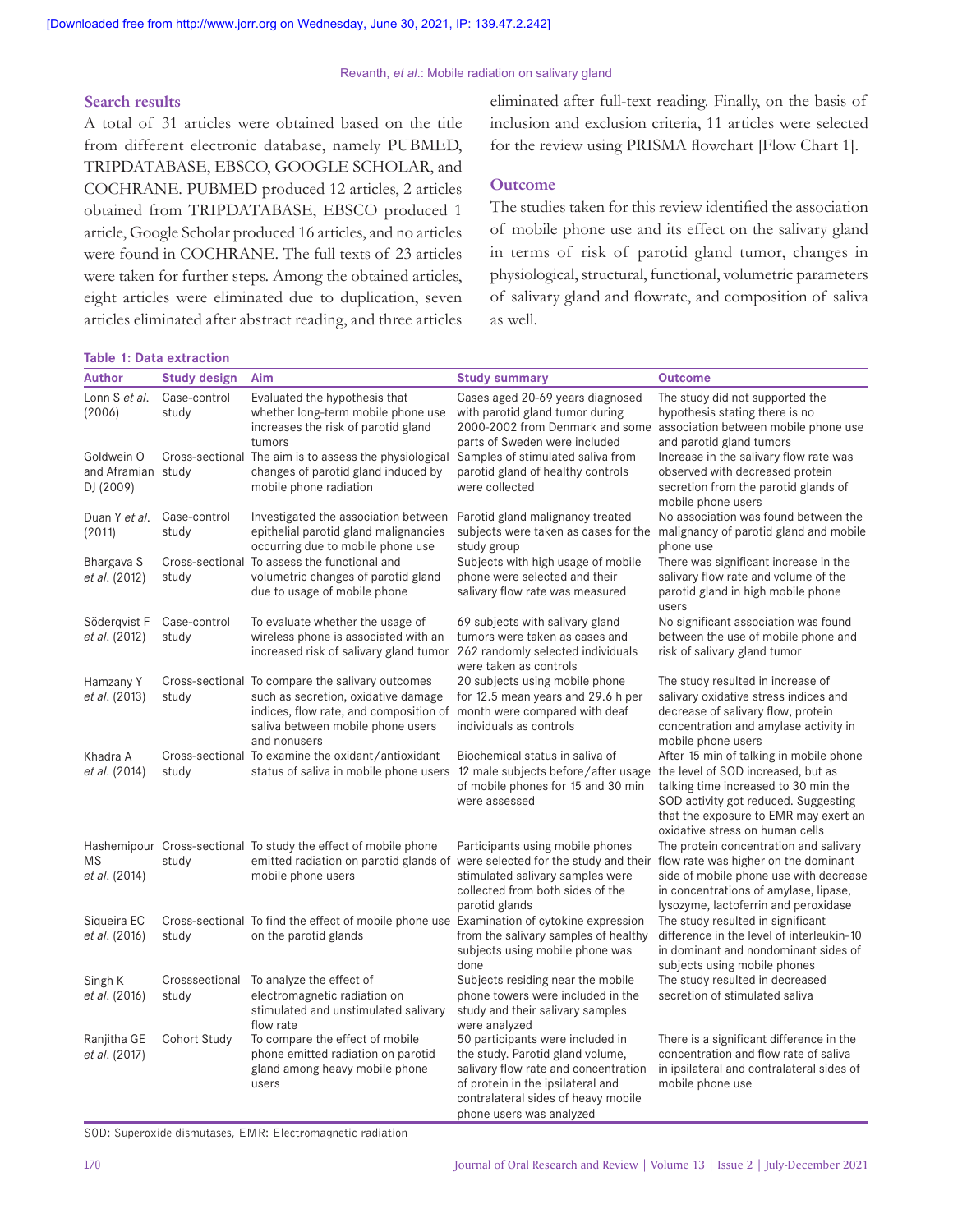

**Flow Chart 1:** PRISMA 2009 flow chart

Studies done by Goldwein and Aframian 2010,<sup>[1]</sup> Bhargava *et al*. 2012,[12] Hamzany *et al*. 2013,[13] Abu Khadra *et al*. 2014,[6] Hashemipour *et al*. 2014,[8] Aydogan *et al*. 2015,[14] Siqueira *et al*., 2016,[15] Singh *et al*., 2016,[16] Ghoneim *et al*. 2016,[11] Ranjitha *et al*. 2017[17] showed a difference in salivary flow rate, volumetric, and histopathologic changes of the salivary gland, alteration in protein concentration, and composition of the saliva after exposing to mobile phone radiation.

Whereas the studies by Lonn *et al*. 2006,[9] Duan *et al*. 2011,[2] and Söderqvist *et al*. 2012[18] showed no relationship between salivary gland tumor and mobile phone radiation exposure.

#### **DISCUSSION**

Mobile phones receive and transmit radiation at the frequency range between 300 and 3000 MHz. When the human tissues are exposed to radiofrequency electromagnetic waves, the human tissue will absorb some amount of radiation which is called specific absorption rate (SAR), and it is expressed in watts per kilogram (W/kg). The radiation emitted by the mobile phone is one such harmful radiation that was absorbed by the human body and the rate of absorption will differ for the different parts 40% of radiation emitted from the mobile phones were absorbed by head and hand since they were in contact while using the phone.[2]

The prolonged use of mobile phone and its close proximity to the body have raised questions about its possible detrimental effects to the tissues that were near to it during the usage. This indeed gain importance in the assessment of salivary gland and its fluid after EMR exposure and makes it possibly a potential area of research. Meanwhile, saliva secreted from the salivary gland is one of the biological fluid which represents the various forms of biomarker that were secreted by the human tissues on exposing to hazards.[19]

The largest salivary gland of the human body is the parotid gland which is located beneath the skin of the face and the near the front of the ear, its anatomy, continuous and constant contact, with the mobile phone emitted radiation for a longer period of time makes this gland a more vulnerable organ for heat and microwave energies.[2]

In regard to the potential adverse outcome and its effects on the physiologic, structural, functional and carcinogenicity, various contradicting literature do exists, stating two different outcomes. Few studies suggest and state the association exists between mobile phone use and its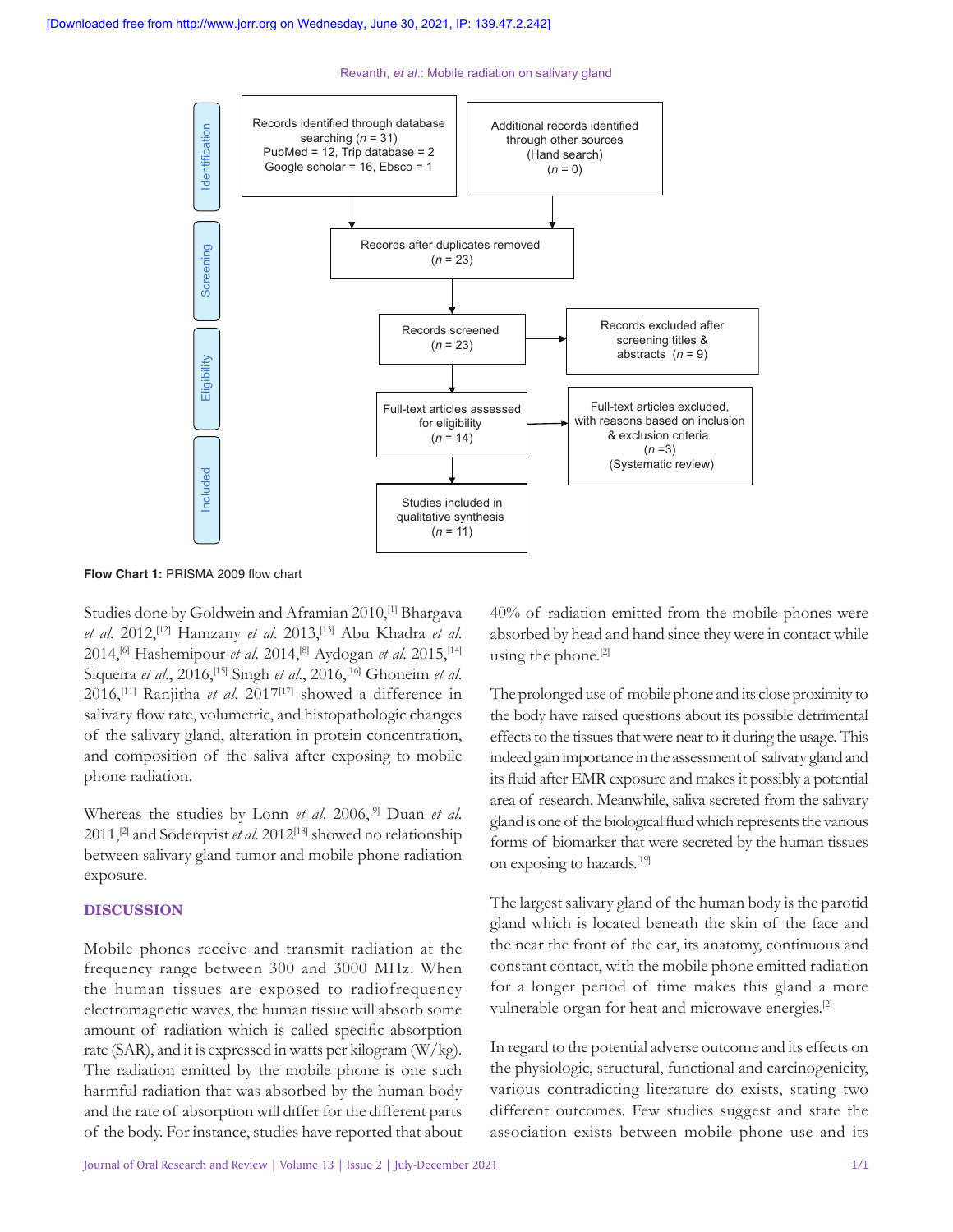| Selection (1) | Selection (2)      | Selection (3) | Selection (4) | Comparability (1) |                                                                                                                          | Exposure (2)                       | <b>Score</b>      |              |
|---------------|--------------------|---------------|---------------|-------------------|--------------------------------------------------------------------------------------------------------------------------|------------------------------------|-------------------|--------------|
| $a/b=1$       | $\overline{a}$     | $1 = d/a$     | $a=1$         | ī                 |                                                                                                                          | $a=1$                              |                   |              |
| $c/d=0$       | $b=0$              | $C = 0$       | $b/c=0$       | $\frac{1}{2}$     | $c/d=0$                                                                                                                  | $b=0$                              |                   |              |
|               |                    |               |               |                   | ω                                                                                                                        |                                    |                   |              |
|               |                    |               | ε             |                   |                                                                                                                          |                                    |                   |              |
|               |                    |               | ω             |                   | Б                                                                                                                        |                                    |                   |              |
|               | Q                  |               | Б             |                   | ь                                                                                                                        |                                    |                   |              |
|               |                    |               | ω             |                   | ε                                                                                                                        |                                    |                   |              |
|               |                    |               | ᡕᡆ            |                   | ᡕᢐ                                                                                                                       |                                    |                   |              |
|               | 6                  |               | Б             |                   |                                                                                                                          |                                    |                   |              |
|               |                    |               |               |                   |                                                                                                                          |                                    |                   |              |
| Selection (1) | Selection (2)      | Selection (3) | Selection (4) | Comparability (1) | Outcome (1)                                                                                                              | Outcome (2)                        |                   | <b>Score</b> |
| $1 = d/a$     | ī∍                 | $a/b=1$       | $a=1$         | $1 = 8$           |                                                                                                                          | $a=1$                              | $1 = d/a$         |              |
| $c/d=0$       | $\gamma$           | $c/d=0$       | $b=0$         | $\overline{a}$    | $c/d=0$                                                                                                                  | $b=0$                              | $o = b \text{ o}$ |              |
| $\circ$       | ო                  | $\circ$       | ā             | ā                 | $\circ$                                                                                                                  | ь                                  | ത                 | $\infty$     |
|               |                    |               |               |                   |                                                                                                                          |                                    |                   |              |
| Selection (1) | Selection (2)      | Selection (3) | Selection (4) | Comparability (1) | Outcome (1)                                                                                                              | Outcome (2)                        | Outcome (3)       | <b>Score</b> |
| $a=1 b/c=0$   | $0 = 0$<br>່∥<br>ຜ | $a=1 b/c=0$   | $a=1$ b=0     | $1 = d$ $1 = d$   | $a/b=1$ c/d/                                                                                                             | $a = 1$ b=0                        | $a=1 b/c=0$       |              |
|               |                    |               |               |                   | $e=0$                                                                                                                    |                                    |                   |              |
|               | Б                  |               |               |                   |                                                                                                                          |                                    |                   |              |
|               | Б                  |               | ω             |                   |                                                                                                                          |                                    |                   | o w o        |
|               | ß                  |               | Œ             |                   |                                                                                                                          |                                    |                   |              |
|               |                    | α Ω           |               |                   | Quality assessment of cross-sectional studies included<br>Assessment of case-control study<br>Assessment of cohort study | Exposure (1)<br>$a/b=1$<br>$a/b=1$ |                   | Outcome (3)  |

adverse effects such as auditory canal pathology, migraines, headache, brain tumors, and physiologic changes in the salivary glands. On the other hand, few studies deny the above statement.

Growing health hazard on one hand and safety concern on the other creates awareness in the use of wireless equipment's and its concerns in regard to the possible health hazard caused by the electromagnetic radiation on the human body.

Various other studies conducted on the animal model by Aydogan *et al*. in 2015 and Ghoneim and Arafat EA *et al*. in 2016 observed numerous changes in histopathological sections of parotid glands of rats.<sup>[14,11]</sup> In contrary, human studies done by Hardell L *et al*., in 2004 Lonn *et al*., in 2006, Duan *et al*., in 2011., and Söderqvist *et al*. in 2012 disproved the hypothesis.[7,9,2,18]

A study done by Sadetzki *et al*. found to have an association between parotid tumors and prolonged mobile phone use.<sup>[20]</sup> Siqueira *et al*. study on cytokine expression profile among the mobile phone users shows elevated interleukin-10 level in ipsilateral parotid in comparison to contralateral parotids in participants using mobile phone users above 10 years. This change in salivary cytokine profile may be due to heating effects of nonionizing radiation.<sup>[15]</sup>

Hamzany *et al*. in 2013 assessed the salivary secretion and its components, flow rate, and oxidative stress between the mobile and nonmobile phone users. The study result showed increase in the oxidative stress-related indices wherein decrease in flow rate, total albumin, and amylase activity in mobile users.[13] However, in contrary, Khalil *et al*. found that there is no change in the parotid salivary profile such as protein concentration, oxidant, and antioxidant levels in the population who continuously exposed to the mobile phone radiations.[6]

Bhargava *et al*., Hashemipour *et al*., and Goldwein and Aframian described that there was a raise in the temperature of the adjacent tissues in direct contact to that of mobile phones due to continuous and prolonged use, the study concluded stating long‑term use of mobile phones increases the blood flow in accordance with the salivary flow and also the volume of parotid gland. $[1,8,12]$ 

The main reason for the increase in the perfusion and flow rate of the saliva is consider due to the heavy heat exposure transmitted from the mobile phone to the underlying tissues, in turn leads to the increased capillary blood flow affects the parotid gland that is

**Table 2: Risk of bias assessment** 

**2: Risk of bias assessment**